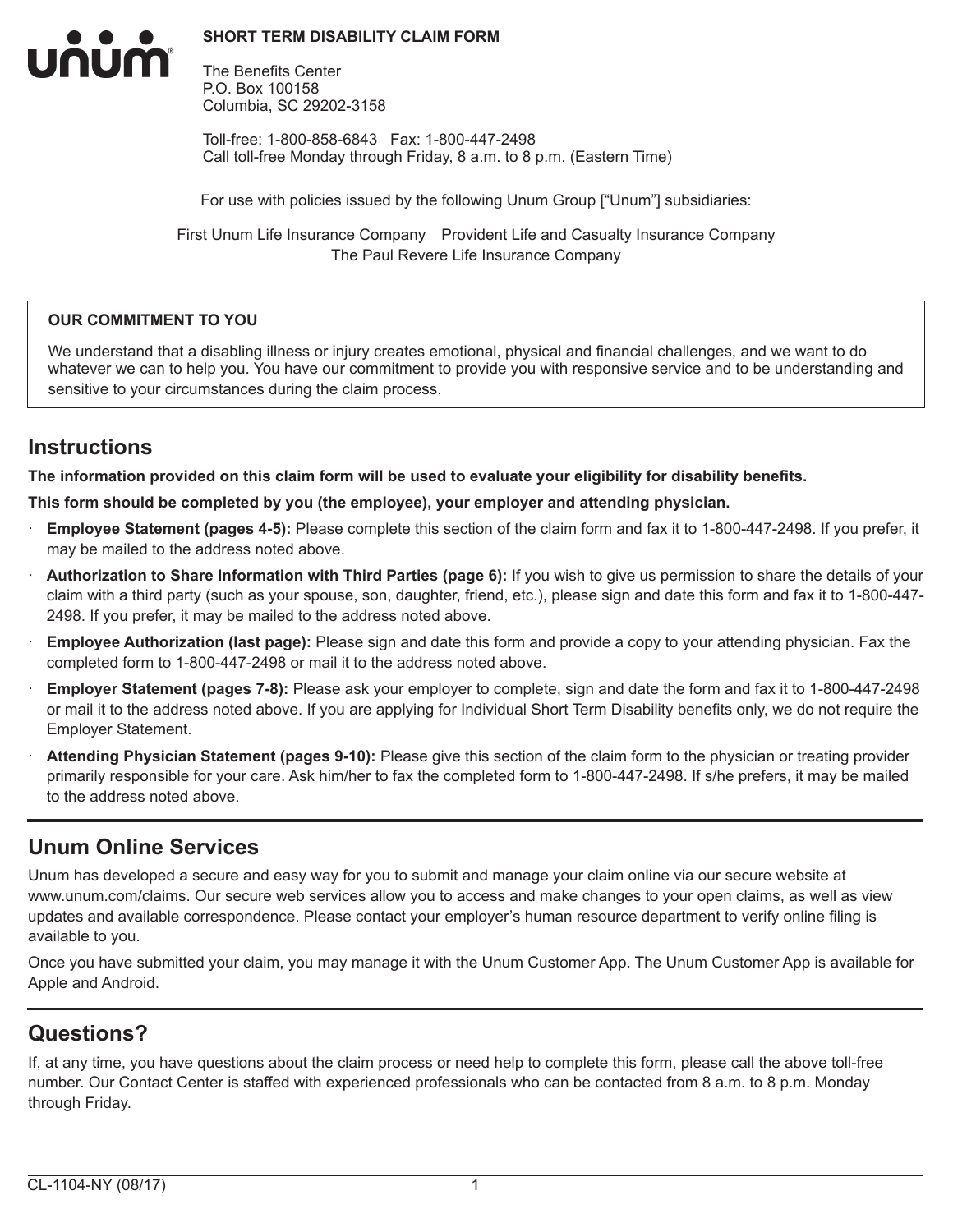**SHORT TERM DISABILITY CLAIM FORM** The Benefits Center P.O. Box 100158 Columbia, SC 29202-3158 www.unum.com Toll-free: 1-800-858-6843 Fax: 1-800-447-2498 Call toll-free Monday through Friday, 8 a.m. to 8 p.m. (Eastern Time)

#### **Instructions (continued) / Claim Fraud Statements**

INUM

#### **Fraud Warning**

For your protection, the laws of several states, including Alaska, Arizona, Arkansas, Delaware, Idaho, Indiana, Louisiana, Maine, Maryland, New Mexico, Ohio, Oklahoma, Rhode Island, Tennessee, Texas, Virginia, Washington, and West Virginia require the following statement to appear on this claim form:

Any person who knowingly and with the intent to injure, defraud or deceive an insurance company presents a false or fraudulent claim for payment of a loss or benefit or knowingly presents false information in an application for insurance is guilty of a crime and may be subject to fines and confinement in prison.

#### **Fraud Warning for Alabama Residents**

For your protection, Alabama law requires the following to appear on this claim form: Any person who knowingly presents a false or fraudulent claim for payment of a loss or benefit or who knowingly presents false information in an application for insurance is guilty of a crime and may be subject to restitution fines or confinement in prison, or any combination thereof.

## **Fraud Warning for California Residents**

For your protection, California law requires the following to appear on this claim form: Any person who knowingly presents a false or fraudulent claim for the payment of a loss is guilty of a crime and may be subject to fines and confinement in state prison.

## **Fraud Warning for Colorado Residents**

For your protection, Colorado law requires the following to appear on this claim form: It is unlawful to knowingly provide false, incomplete, or misleading facts or information to an insurance company for the purpose of defrauding or attempting to defraud the company. Penalties may include imprisonment, fines, denial of insurance, and civil damages. Any insurance company or agent of an insurance company who knowingly provides false, incomplete, or misleading facts or information to a policyholder or claimant for the purpose of defrauding or attempting to defraud the policyholder or claimant with regard to a settlement or award payable from insurance proceeds shall be reported to the Colorado Division of Insurance within the Department of Regulatory Agencies.

## **Fraud Warning for District of Columbia Residents**

For your protection, the District of Columbia requires the following to appear on this claim form: WARNING: It is a crime to provide false or misleading information to an insurer for the purpose of defrauding the insurer or any other person. Penalties include imprisonment and/or fines. In addition, an insurer may deny insurance benefits, if false information materially related to a claim was provided by the applicant.

## **Fraud Warning for Florida Residents**

For your protection, Florida law requires the following to appear on this claim form: Any person who knowingly and with intent to injure, defraud or deceive any insurer, files a statement of claim or an application containing false, incomplete or misleading information is guilty of a felony of the third degree.

## **Fraud Warning for Kentucky Residents**

For your protection, Kentucky law requires the following to appear on this claim form: Any person who knowingly and with intent to defraud any insurance company or other person files a statement of claim containing any materially false information or conceals, for the purpose of misleading, information concerning any fact material thereto commits a fraudulent insurance act, which is a crime.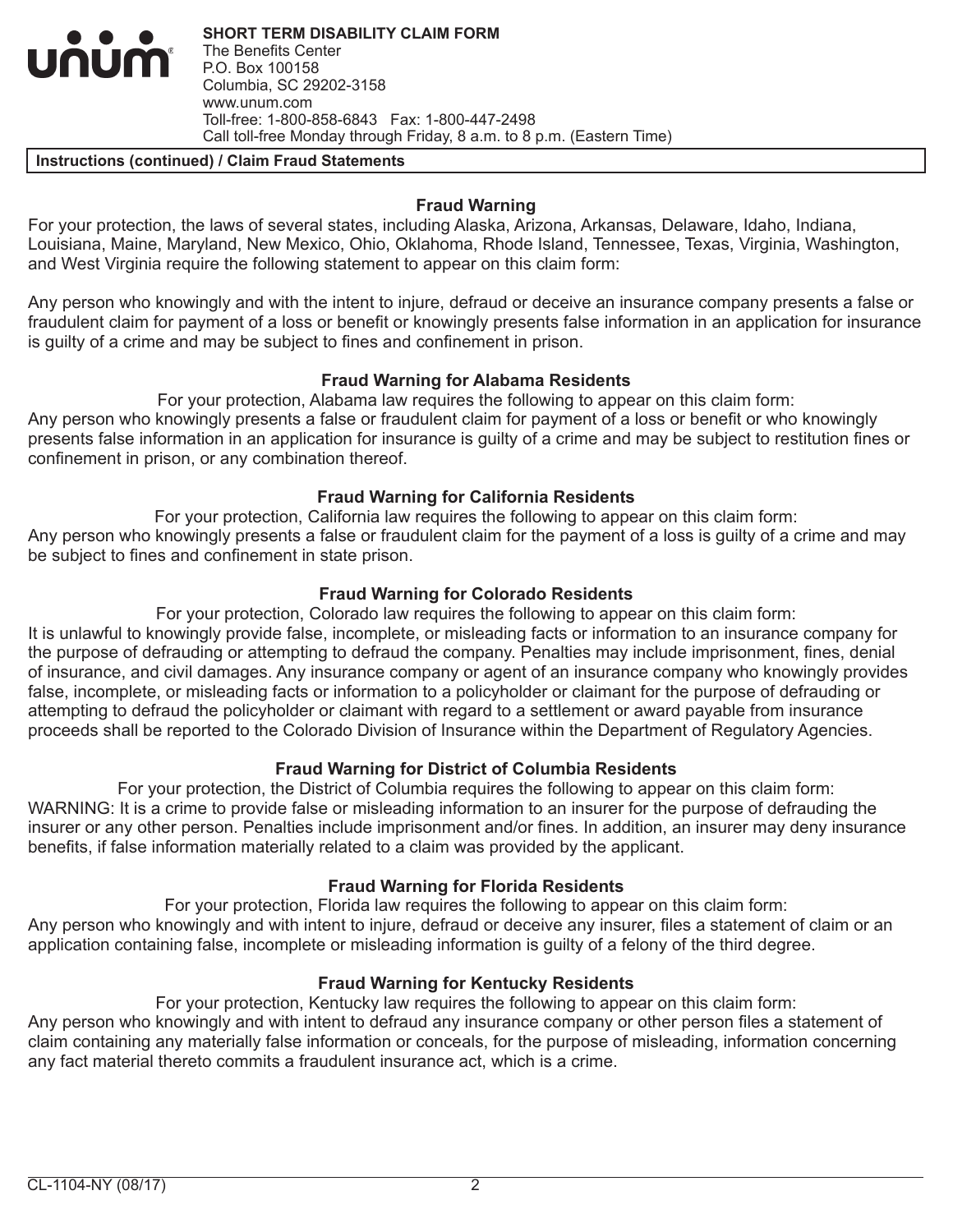**SHORT TERM DISABILITY CLAIM FORM** The Benefits Center P.O. Box 100158 Columbia, SC 29202-3158 www.unum.com Toll-free: 1-800-858-6843 Fax: 1-800-447-2498 Call toll-free Monday through Friday, 8 a.m. to 8 p.m. (Eastern Time)

#### **Instructions (continued) / Claim Fraud Statements**

num

#### **Fraud Warning for Minnesota Residents**

For your protection, Minnesota law requires the following to appear on this claim form: A person who files a claim with intent to defraud or helps commit a fraud against an insurer is guilty of a crime.

#### **Fraud Warning for New Hampshire Residents**

For your protection, New Hampshire law requires the following to appear on this claim form: Any person who, with a purpose to injure, defraud, or deceive any insurance company, files a statement of claim containing any false, incomplete, or misleading information is subject to prosecution and punishment for insurance fraud, as provided in RSA 638.20.

#### **Fraud Warning for New Jersey Residents**

For your protection, New Jersey law requires the following to appear on this claim form: Any person who knowingly and with intent to defraud any insurance company or other persons, files a statement of claim containing any materially false information, or conceals for the purpose of misleading, information concerning any fact, material thereto, commits a fraudulent insurance act, which is a crime, subject to criminal prosecution and civil penalties.

## **Fraud Warning for New York Residents**

For your protection, New York law requires the following to appear on this claim form: Any person who knowingly and with the intent to defraud any insurance company or other person files an application for insurance or statement of claim containing any materially false information, or conceals for the purpose of misleading, information concerning any fact material thereto, commits a fraudulent insurance act, which is a crime, and shall also be subject to a civil penalty not to exceed five thousand dollars and the stated value of the claim for each such violation.

## **Fraud Warning for Pennsylvania Residents**

For your protection, Pennsylvania law requires the following to appear on this claim form: Any person who knowingly and with intent to defraud any insurance company or other person files an application for insurance or statement of claim containing any materially false information or conceals for the purpose of misleading, information concerning any fact material thereto commits a fraudulent insurance act, which is a crime and subjects such person to criminal and civil penalties.

## **Fraud Warning for Puerto Rico Residents**

For your protection, Puerto Rico law requires the following to appear on this claim form: Any person who knowingly and with the intention of defrauding presents false information in an insurance application, or presents, helps, or causes the presentation of a fraudulent claim for the payment of a loss or any other benefit, or presents more than one claim for the same damage or loss, shall incur a felony and, upon conviction, shall be sanctioned for each violation with the penalty of a fine of not less than five thousand dollars (\$5,000) and not more than ten thousand dollars (\$10,000), or a fixed term of imprisonment for three (3) years, or both penalties. If aggravating circumstances are present, the penalty thus established may be increased to a maximum of five (5) years; if extenuating circumstances are present, it may be reduced to a minimum of two (2) years.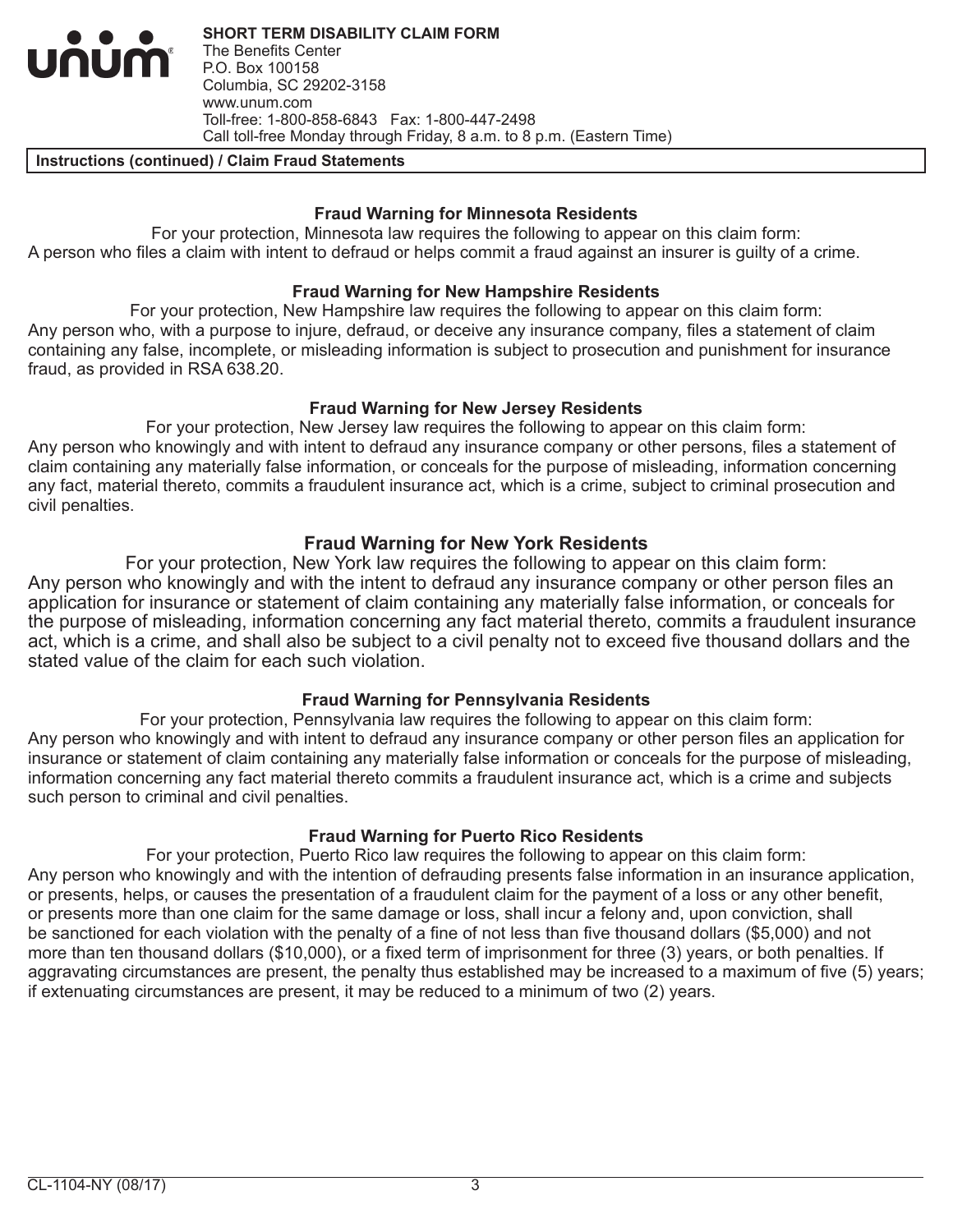

#### **EMPLOYEE STATEMENT (PLEASE PRINT)**

| A. Information About You                                                                                                             |                                                                |                             |                                                       |                             |  |  |
|--------------------------------------------------------------------------------------------------------------------------------------|----------------------------------------------------------------|-----------------------------|-------------------------------------------------------|-----------------------------|--|--|
| Last Name                                                                                                                            |                                                                | Suffix<br><b>First Name</b> |                                                       | MI                          |  |  |
|                                                                                                                                      |                                                                |                             |                                                       |                             |  |  |
| Date of Birth (mm/dd/yy)                                                                                                             | Social Security Number                                         |                             | Gender<br>$\square$ Male                              | The state in which you work |  |  |
|                                                                                                                                      |                                                                |                             | $\square$ Female                                      |                             |  |  |
| <b>Home Address</b>                                                                                                                  |                                                                |                             |                                                       |                             |  |  |
| City                                                                                                                                 |                                                                | <b>State</b>                | Zip                                                   |                             |  |  |
|                                                                                                                                      |                                                                |                             |                                                       |                             |  |  |
| Telephone Number where we can reach you                                                                                              | Preferred e-mail address (for confirmation purposes only)      |                             |                                                       |                             |  |  |
|                                                                                                                                      |                                                                |                             |                                                       |                             |  |  |
| <b>Employer Name</b>                                                                                                                 |                                                                |                             |                                                       |                             |  |  |
|                                                                                                                                      |                                                                |                             |                                                       |                             |  |  |
| Language Preference □ English □ Spanish                                                                                              |                                                                |                             |                                                       |                             |  |  |
|                                                                                                                                      |                                                                |                             |                                                       |                             |  |  |
| Do you work for another employer? □ Yes □ No                                                                                         | If yes, employer name                                          |                             | <b>Telephone Number</b>                               |                             |  |  |
| Are you currently self-employed? □ Yes □ No                                                                                          |                                                                |                             |                                                       |                             |  |  |
| <b>B. Information About Your Family</b>                                                                                              |                                                                |                             |                                                       |                             |  |  |
|                                                                                                                                      |                                                                |                             |                                                       |                             |  |  |
| Marital Status: □ Single □ Married □ Widowed □ Divorced □ Domestic Partner □ Separated                                               |                                                                |                             |                                                       |                             |  |  |
| Spouse/Partner's Name                                                                                                                |                                                                |                             | Spouse/Partner's Date of Birth                        | Is he/she employed?         |  |  |
|                                                                                                                                      |                                                                |                             | (mm/dd/yy)<br>□ Yes □ No                              |                             |  |  |
| C. Information About Your Disability                                                                                                 |                                                                |                             |                                                       |                             |  |  |
| 1. For pregnancy, answer the following questions under #1, skip questions #2 and #3, then go to #4:                                  |                                                                |                             |                                                       |                             |  |  |
| What is your expected delivery date?                                                                                                 | If you have delivered, what was your delivery date? (mm/dd/yy) |                             |                                                       |                             |  |  |
|                                                                                                                                      |                                                                |                             |                                                       |                             |  |  |
| Were there any complications causing you to stop                                                                                     | If yes, please explain:                                        |                             |                                                       |                             |  |  |
| work prior to your expected delivery date? □ Yes □ No                                                                                |                                                                |                             |                                                       |                             |  |  |
| 2. For other than pregnancy, is your disability caused by $\Box$ Illness or $\Box$ Injury?                                           |                                                                |                             |                                                       |                             |  |  |
| What is the name of your medical condition(s)?                                                                                       |                                                                |                             | Date you were first treated by a physician (mm/dd/yy) |                             |  |  |
|                                                                                                                                      |                                                                |                             |                                                       |                             |  |  |
| If related to an injury, when, where and how did the injury occur?                                                                   |                                                                |                             |                                                       |                             |  |  |
|                                                                                                                                      |                                                                |                             |                                                       |                             |  |  |
|                                                                                                                                      |                                                                |                             |                                                       |                             |  |  |
| 3. Is your condition work related? $\Box$ Yes $\Box$ No   If yes, have you filed a Workers' Compensation claim? $\Box$ Yes $\Box$ No |                                                                |                             |                                                       |                             |  |  |
| If yes, please explain how the work related injury/illness occurred:                                                                 |                                                                |                             |                                                       |                             |  |  |
|                                                                                                                                      |                                                                |                             |                                                       |                             |  |  |
| 4. Have you been hospitalized? $\Box$ Yes $\Box$ No   If yes, date hospitalized (mm/dd/yy):                                          |                                                                |                             | through (mm/dd/yy):                                   |                             |  |  |
|                                                                                                                                      |                                                                |                             |                                                       |                             |  |  |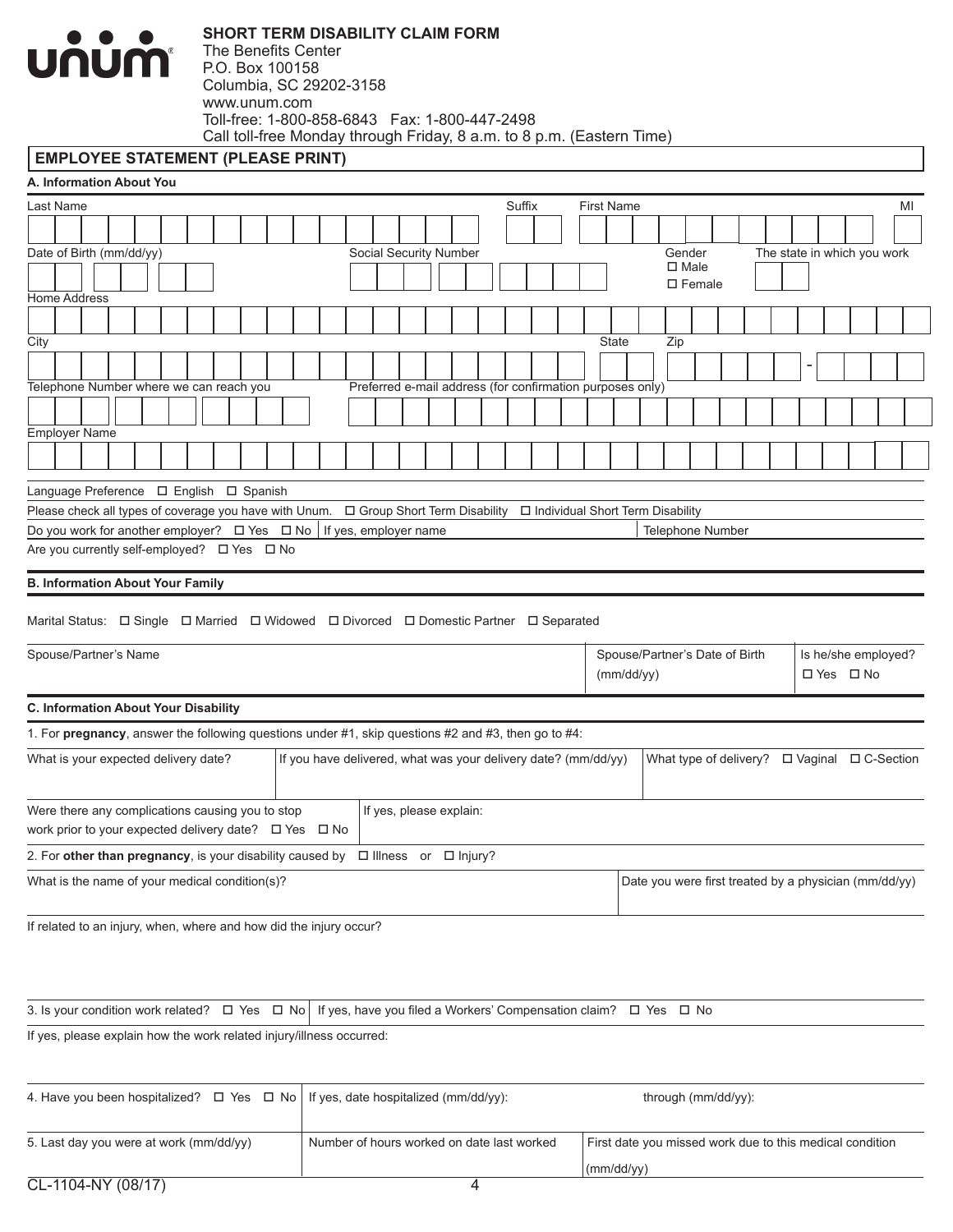| E. Information About Income Tax Withholding. Unum will not withhold Federal and State Income Tax if your benefit is not taxable.       |                                                                |                                                                                                                           |                       |                       |                                                                                                                                                                     |  |  |  |
|----------------------------------------------------------------------------------------------------------------------------------------|----------------------------------------------------------------|---------------------------------------------------------------------------------------------------------------------------|-----------------------|-----------------------|---------------------------------------------------------------------------------------------------------------------------------------------------------------------|--|--|--|
| Date of first visit for this condition (mm/dd/yy)                                                                                      |                                                                | Date of next visit for this condition (mm/dd/yy)                                                                          |                       |                       |                                                                                                                                                                     |  |  |  |
| <b>Provider Name</b>                                                                                                                   |                                                                | Telephone No.                                                                                                             |                       | Fax No.               |                                                                                                                                                                     |  |  |  |
|                                                                                                                                        |                                                                |                                                                                                                           |                       |                       |                                                                                                                                                                     |  |  |  |
| by more than one, please share the following information for each provider on a separate sheet of paper and include it with this form. |                                                                |                                                                                                                           |                       |                       | Please provide the following information about your current medical treatment providers (physicians, hospitals, physical therapist, etc.). If you are being treated |  |  |  |
| D. Information About Your Medical Providers                                                                                            |                                                                |                                                                                                                           |                       |                       |                                                                                                                                                                     |  |  |  |
| Part Time (mm/dd/yy):                                                                                                                  | Part-time hours per week:                                      |                                                                                                                           |                       | Full Time (mm/dd/yy): | $\Box$ Unknown                                                                                                                                                      |  |  |  |
| If you have not returned to work, when do you expect to return?                                                                        |                                                                |                                                                                                                           |                       |                       |                                                                                                                                                                     |  |  |  |
| Part Time (mm/dd/yy):                                                                                                                  |                                                                | Part-time hours per week:                                                                                                 | Full Time (mm/dd/yy): |                       |                                                                                                                                                                     |  |  |  |
| 6. Have you returned to work? $\Box$ Yes $\Box$ No                                                                                     |                                                                | If yes, indicate date below.                                                                                              |                       |                       |                                                                                                                                                                     |  |  |  |
|                                                                                                                                        |                                                                |                                                                                                                           |                       |                       |                                                                                                                                                                     |  |  |  |
| Employee Name (Last Name, Suffix, First Name, MI)                                                                                      |                                                                |                                                                                                                           |                       |                       | Date of Birth (mm/dd/yy)                                                                                                                                            |  |  |  |
| <b>EMPLOYEE STATEMENT (Continued)</b>                                                                                                  |                                                                |                                                                                                                           |                       |                       |                                                                                                                                                                     |  |  |  |
| <b>UNUM</b>                                                                                                                            | P.O. Box 100158<br>Columbia, SC 29202-3158<br>www.unum.com     | Toll-free: 1-800-858-6843    Fax: 1-800-447-2498<br>Call toll-free Monday through Friday, 8 a.m. to 8 p.m. (Eastern Time) |                       |                       |                                                                                                                                                                     |  |  |  |
| $\bullet$ $\bullet$ $\bullet$                                                                                                          | SHURI IERINI DISADILII I ULAIINI FURINI<br>The Benefits Center |                                                                                                                           |                       |                       |                                                                                                                                                                     |  |  |  |

**SHORT TERM DISABILITY CLAIM FORM**

- **• For Fully-Insured Plans** If your claim is approved and your employer tells us your benefit is taxable, we are required by law to withhold FICA taxes. Do you want Unum to also withhold Federal and/or State Income Taxes from your taxable benefit checks? *Federal Income Tax:*  $\square$  Yes  $\square$  No If yes, how much do you want withheld from each check? (whole dollar amount) \$ Minimum Withholding: \$20/week for Short Term Disability. *State Income Tax:*  $\Box$  Yes  $\Box$  No If yes, how much do you want withheld from each check? (whole dollar amount) \$
- **• For Self-Insured Plans** Attach a copy of your completed W-4 for accurate calculation of Federal and State Income Taxes. **Note:** If not provided, we are required by law to withhold 25% of your taxable benefit for Federal Income Tax and the maximum withholding amount for State Income Tax.

**• If your benefits are not taxable, Federal and State Income Taxes will not be withheld.**

**Fraud Warning:** For your protection, **Arizona** law requires the following to appear directly above your signature:

Any person who knowingly and with the intent to injure, defraud or deceive an insurance company presents a false or fraudulent claim for payment of a loss or benefit or knowingly presents false information in an application for insurance is guilty of a crime and may be subject to fines and confinement in prison.

**Fraud Warning:** For your protection, **New York** law requires the following to appear directly above your signature:

Any person who knowingly and with the intent to defraud any insurance company or other person files an application for insurance or statement of claim containing any materially false information, or conceals for the purpose of misleading, information concerning any fact material thereto, commits a fraudulent insurance act, which is a crime, and shall also be subject to a civil penalty not to exceed five thousand dollars and the stated value of the claim for each such violation.

#### **F. Signature of Employee/Individual**

The above statements are true and complete to the best of my knowledge and belief. I have read and understand the fraud notices listed on pages 2 and 3 of this form. I also acknowledge that should my claim be overpaid for any reason it is my obligation to repay any such overpayment. **(Your signature is required for benefit consideration.)**

#### **X** \_\_\_\_\_\_\_\_\_\_\_\_\_\_\_\_\_\_\_\_\_\_\_\_\_\_\_\_\_\_\_\_\_\_\_\_\_\_\_\_\_\_\_\_\_\_\_\_\_\_\_\_\_\_\_\_\_\_\_\_\_\_\_\_\_\_\_ \_\_\_\_\_\_\_\_\_\_\_\_\_\_\_\_\_\_\_\_\_\_\_\_\_\_\_\_\_\_\_\_

#### **Signature Date**

**Reminder:** Please sign and date the Authorization (last page of this claim form).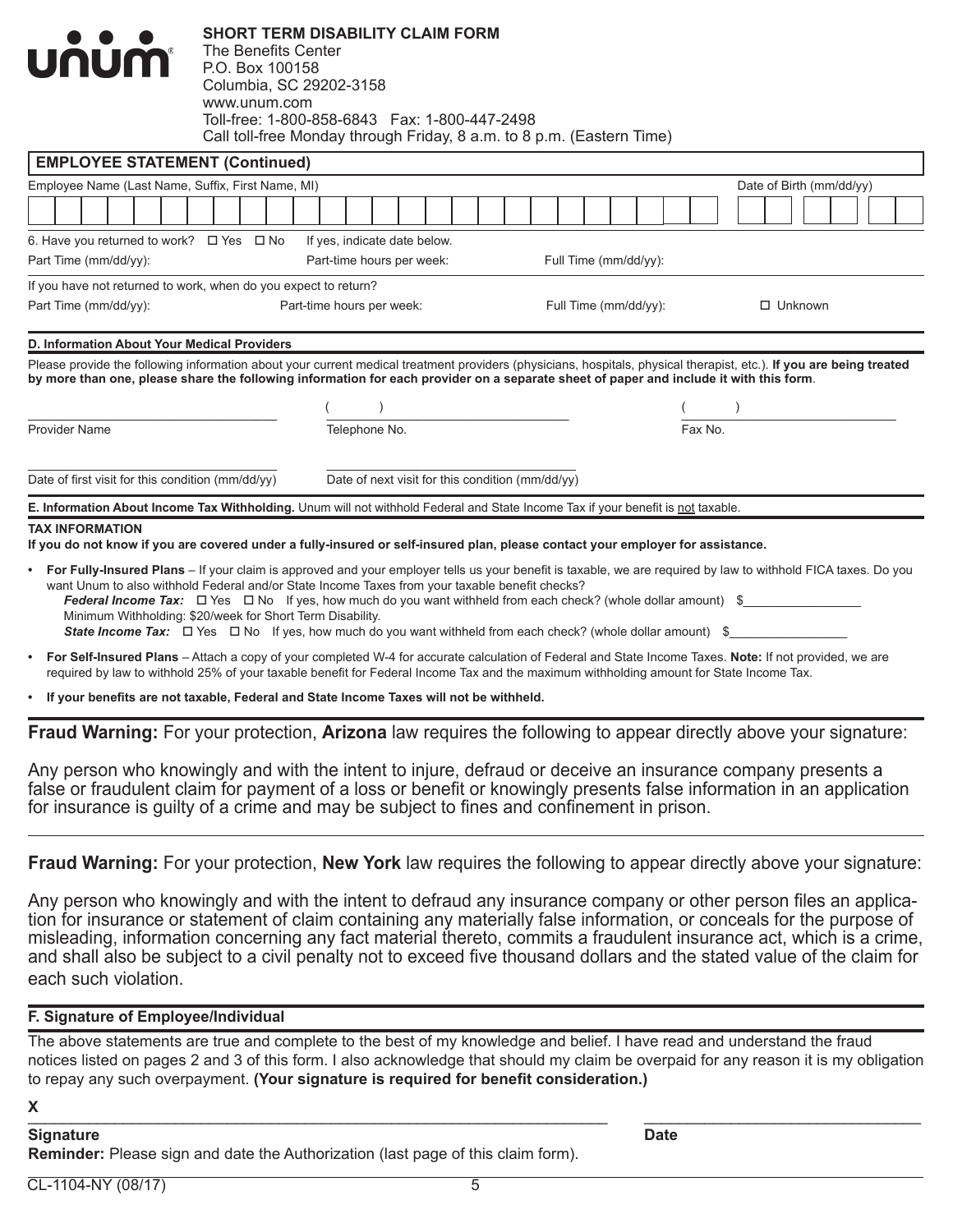

The Benefits Center P.O. Box 100158 Columbia, SC 29202-3158 www.unum.com Toll-free: 1-800-858-6843 Fax: 1-800-447-2498 Call toll-free Monday through Friday, 8 a.m. to 8 p.m. (Eastern Time)

You are not required to sign this Optional Authorization. However, if you would like us to communicate with a family member, friend or other third party about your claim, we recommend completing the information below. Please sign and date the form as indicated and mail or fax it to the address or fax number indicated above.

# **Optional Authorization to Disclose Information to Third Parties**

To assist in the evaluation or administration of my claim(s), I authorize Unum Group, its subsidiaries and duly authorized representatives ("Unum") to share personal health and financial information in verbal or written format relating to my claim with the family members, friends, and/or other third parties listed below:

My Spouse:

(Name) (Telephone Number)

Other Family Member: \_

(Name / Relationship) (Telephone Number)

Other person:

(Name / Relationship) (Telephone Number)

I understand that information about my claim may include information about my health and that such information about my health may be related to any disorder of the immune system including, but not limited to, HIV and AIDS; use of drugs and alcohol; and mental and physical history, condition, advice or treatment, but does not include psychotherapy notes.

I do not wish the following information about my claim to be shared (leave blank if not applicable):

\_\_\_\_\_\_\_\_\_\_\_\_\_\_\_\_\_\_\_\_\_\_\_\_\_\_\_\_\_\_\_\_\_\_\_\_\_\_\_\_\_\_\_\_\_\_\_\_\_\_\_\_\_\_\_\_\_\_\_\_\_\_\_\_\_\_\_\_\_\_\_\_\_\_\_\_\_

I further understand that the information is subject to redisclosure and might not be protected by certain federal regulations governing the privacy of health information.

I may revoke this authorization in writing at any time except to the extent Unum or the authorized recipient of my information has relied on it prior to receiving my notice of revocation. I may revoke this Authorization by sending written notice to the address above.

This authorization is valid for the shorter of two (2) years or the duration of my claim. I may request a copy of the Authorization and a copy shall be as valid as the original.

\_\_\_\_\_\_\_\_\_\_\_\_\_\_\_\_\_\_\_\_\_\_\_\_\_\_\_\_\_\_\_\_\_\_\_\_\_\_\_\_\_\_\_\_\_\_\_\_\_\_\_\_\_\_ \_\_\_\_\_\_\_\_\_\_\_\_\_\_\_\_\_\_\_\_ Claimant Signature **Date** \_\_\_\_\_\_\_\_\_\_\_\_\_\_\_\_\_\_\_\_\_\_\_\_\_\_\_\_\_\_\_\_\_\_\_\_\_\_\_\_\_\_\_\_\_\_\_\_\_\_\_\_\_\_ \_\_\_\_\_\_\_\_\_\_\_\_\_\_\_\_\_\_\_\_ Printed Name **Social Security Number** Social Security Number I signed on behalf of the claimant as  $\blacksquare$  (indicate relationship). If Power of Attorney Designee, Personal Representative, Guardian, or Conservator, please attach a copy of the document granting authority.

Unum is a registered trademark and marketing brand of Unum Group and its insuring subsidiaries.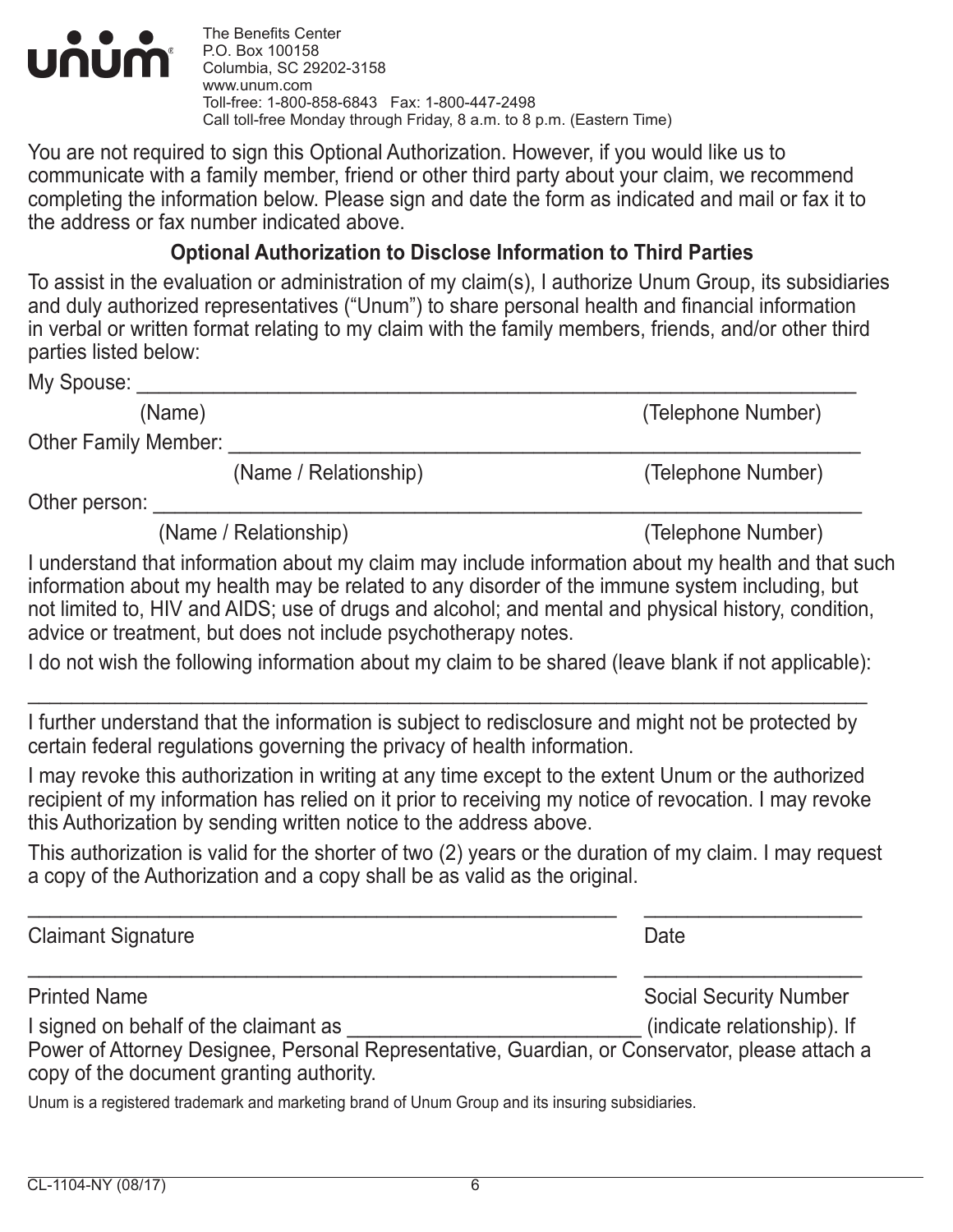# **UNUM**

## **EMPLOYER STATEMENT - To be completed by the Employer (PLEASE PRINT)**

| A. Information About the Employer                                                                                                                                                                    |                                                   |  |  |  |  |                                                 |                                     |  |  |  |       |                        |  |                                                                                          |                                                                                                                                                                                                                                                                                                                                                                                                                                                                              |  |  |                                   |                           |  |      |       |  |  |  |  |
|------------------------------------------------------------------------------------------------------------------------------------------------------------------------------------------------------|---------------------------------------------------|--|--|--|--|-------------------------------------------------|-------------------------------------|--|--|--|-------|------------------------|--|------------------------------------------------------------------------------------------|------------------------------------------------------------------------------------------------------------------------------------------------------------------------------------------------------------------------------------------------------------------------------------------------------------------------------------------------------------------------------------------------------------------------------------------------------------------------------|--|--|-----------------------------------|---------------------------|--|------|-------|--|--|--|--|
| <b>Employer Name</b>                                                                                                                                                                                 |                                                   |  |  |  |  |                                                 |                                     |  |  |  |       |                        |  |                                                                                          |                                                                                                                                                                                                                                                                                                                                                                                                                                                                              |  |  |                                   | Employer Telephone Number |  |      |       |  |  |  |  |
|                                                                                                                                                                                                      |                                                   |  |  |  |  |                                                 |                                     |  |  |  |       |                        |  |                                                                                          |                                                                                                                                                                                                                                                                                                                                                                                                                                                                              |  |  |                                   |                           |  |      |       |  |  |  |  |
| Employer Address                                                                                                                                                                                     |                                                   |  |  |  |  |                                                 |                                     |  |  |  |       |                        |  |                                                                                          |                                                                                                                                                                                                                                                                                                                                                                                                                                                                              |  |  |                                   |                           |  |      |       |  |  |  |  |
|                                                                                                                                                                                                      |                                                   |  |  |  |  |                                                 |                                     |  |  |  |       |                        |  |                                                                                          |                                                                                                                                                                                                                                                                                                                                                                                                                                                                              |  |  |                                   |                           |  |      |       |  |  |  |  |
| City                                                                                                                                                                                                 |                                                   |  |  |  |  |                                                 |                                     |  |  |  |       |                        |  |                                                                                          |                                                                                                                                                                                                                                                                                                                                                                                                                                                                              |  |  | <b>State</b>                      | Zip                       |  |      |       |  |  |  |  |
|                                                                                                                                                                                                      |                                                   |  |  |  |  |                                                 |                                     |  |  |  |       |                        |  |                                                                                          |                                                                                                                                                                                                                                                                                                                                                                                                                                                                              |  |  |                                   |                           |  |      |       |  |  |  |  |
| <b>B. Information About the Employee</b>                                                                                                                                                             |                                                   |  |  |  |  |                                                 |                                     |  |  |  |       |                        |  |                                                                                          |                                                                                                                                                                                                                                                                                                                                                                                                                                                                              |  |  |                                   |                           |  |      |       |  |  |  |  |
|                                                                                                                                                                                                      | Employee Name (Last Name, Suffix, First Name, MI) |  |  |  |  |                                                 |                                     |  |  |  |       |                        |  |                                                                                          |                                                                                                                                                                                                                                                                                                                                                                                                                                                                              |  |  |                                   |                           |  |      |       |  |  |  |  |
|                                                                                                                                                                                                      |                                                   |  |  |  |  |                                                 |                                     |  |  |  |       |                        |  |                                                                                          |                                                                                                                                                                                                                                                                                                                                                                                                                                                                              |  |  |                                   |                           |  |      |       |  |  |  |  |
| <b>Employee Address</b>                                                                                                                                                                              |                                                   |  |  |  |  |                                                 |                                     |  |  |  |       |                        |  |                                                                                          |                                                                                                                                                                                                                                                                                                                                                                                                                                                                              |  |  |                                   |                           |  |      |       |  |  |  |  |
|                                                                                                                                                                                                      |                                                   |  |  |  |  |                                                 |                                     |  |  |  |       |                        |  |                                                                                          |                                                                                                                                                                                                                                                                                                                                                                                                                                                                              |  |  |                                   |                           |  |      |       |  |  |  |  |
| City                                                                                                                                                                                                 |                                                   |  |  |  |  |                                                 |                                     |  |  |  |       |                        |  |                                                                                          |                                                                                                                                                                                                                                                                                                                                                                                                                                                                              |  |  | <b>State</b>                      | Zip                       |  |      |       |  |  |  |  |
|                                                                                                                                                                                                      |                                                   |  |  |  |  |                                                 |                                     |  |  |  |       |                        |  |                                                                                          |                                                                                                                                                                                                                                                                                                                                                                                                                                                                              |  |  |                                   |                           |  |      |       |  |  |  |  |
| Employee Telephone Number                                                                                                                                                                            |                                                   |  |  |  |  |                                                 |                                     |  |  |  |       | Social Security Number |  |                                                                                          |                                                                                                                                                                                                                                                                                                                                                                                                                                                                              |  |  |                                   | Date of Hire (mm/dd/yy)   |  |      |       |  |  |  |  |
|                                                                                                                                                                                                      |                                                   |  |  |  |  |                                                 |                                     |  |  |  |       |                        |  |                                                                                          |                                                                                                                                                                                                                                                                                                                                                                                                                                                                              |  |  |                                   |                           |  |      |       |  |  |  |  |
|                                                                                                                                                                                                      |                                                   |  |  |  |  |                                                 |                                     |  |  |  |       |                        |  |                                                                                          |                                                                                                                                                                                                                                                                                                                                                                                                                                                                              |  |  |                                   |                           |  |      |       |  |  |  |  |
| Please check all types of coverage this employee has with Unum and provide the information requested.<br>□ Short Term Disability<br>Policy Number<br><b>Division Number</b><br><b>Effective Date</b> |                                                   |  |  |  |  |                                                 |                                     |  |  |  |       |                        |  |                                                                                          |                                                                                                                                                                                                                                                                                                                                                                                                                                                                              |  |  |                                   |                           |  |      |       |  |  |  |  |
| □ Long Term Disability<br>Policy Number                                                                                                                                                              |                                                   |  |  |  |  | <b>Division Number</b><br><b>Effective Date</b> |                                     |  |  |  |       |                        |  |                                                                                          |                                                                                                                                                                                                                                                                                                                                                                                                                                                                              |  |  |                                   |                           |  |      |       |  |  |  |  |
| □ Voluntary Benefits Disability<br>Policy Number<br><b>Division Number</b><br><b>Effective Date</b>                                                                                                  |                                                   |  |  |  |  |                                                 |                                     |  |  |  |       |                        |  |                                                                                          |                                                                                                                                                                                                                                                                                                                                                                                                                                                                              |  |  |                                   |                           |  |      |       |  |  |  |  |
| Voluntary Benefits Disability Benefit Election Amount \$<br><b>Effective Date</b>                                                                                                                    |                                                   |  |  |  |  |                                                 |                                     |  |  |  |       |                        |  |                                                                                          |                                                                                                                                                                                                                                                                                                                                                                                                                                                                              |  |  |                                   |                           |  |      |       |  |  |  |  |
| Is this employee: $\Box$ Full-time $\Box$ Part-time $\Box$ Exempt $\Box$ Non-exempt $\Box$ Bargaining $\Box$ Non-bargaining                                                                          |                                                   |  |  |  |  |                                                 |                                     |  |  |  |       |                        |  |                                                                                          |                                                                                                                                                                                                                                                                                                                                                                                                                                                                              |  |  |                                   |                           |  |      |       |  |  |  |  |
| Date Last Worked (mm/dd/yy)<br>Number of hours worked on date last worked                                                                                                                            |                                                   |  |  |  |  |                                                 |                                     |  |  |  |       |                        |  |                                                                                          |                                                                                                                                                                                                                                                                                                                                                                                                                                                                              |  |  |                                   |                           |  |      |       |  |  |  |  |
| Check off regular work days: $\Box$ Sun $\Box$ Mon $\Box$ Tues $\Box$ Wed $\Box$ Thurs $\Box$ Fri $\Box$ Sat                                                                                         |                                                   |  |  |  |  |                                                 |                                     |  |  |  |       |                        |  |                                                                                          |                                                                                                                                                                                                                                                                                                                                                                                                                                                                              |  |  | Hours scheduled to work per week: |                           |  |      |       |  |  |  |  |
| Did this employee reduce his/her hours <b>prior</b> to his/her last day worked due to this medical condition? $\Box$ Yes $\Box$ No                                                                   |                                                   |  |  |  |  |                                                 |                                     |  |  |  |       |                        |  |                                                                                          |                                                                                                                                                                                                                                                                                                                                                                                                                                                                              |  |  |                                   |                           |  |      |       |  |  |  |  |
| If yes, please provide specific dates and hours worked.                                                                                                                                              |                                                   |  |  |  |  |                                                 |                                     |  |  |  |       |                        |  |                                                                                          |                                                                                                                                                                                                                                                                                                                                                                                                                                                                              |  |  |                                   |                           |  |      |       |  |  |  |  |
| Occupation Title (please attach a copy of the employee's job description)                                                                                                                            |                                                   |  |  |  |  |                                                 |                                     |  |  |  |       |                        |  |                                                                                          |                                                                                                                                                                                                                                                                                                                                                                                                                                                                              |  |  |                                   |                           |  |      |       |  |  |  |  |
| Has the employee's employment been terminated? $\Box$ Yes $\Box$ No                                                                                                                                  |                                                   |  |  |  |  |                                                 |                                     |  |  |  |       |                        |  | If yes, termination date (mm/dd/yy):                                                     |                                                                                                                                                                                                                                                                                                                                                                                                                                                                              |  |  |                                   |                           |  |      |       |  |  |  |  |
| How was the employee paid? (please check all that apply)<br>□ Hourly □ Salary □ Overtime □ Bonus □ Commissions                                                                                       |                                                   |  |  |  |  |                                                 |                                     |  |  |  |       | $\Box$ Other           |  |                                                                                          | If the policy defines earnings as prior year W-2, please attach a copy.                                                                                                                                                                                                                                                                                                                                                                                                      |  |  |                                   |                           |  |      |       |  |  |  |  |
| Salary/Wage prior to date last worked                                                                                                                                                                |                                                   |  |  |  |  |                                                 |                                     |  |  |  |       |                        |  |                                                                                          |                                                                                                                                                                                                                                                                                                                                                                                                                                                                              |  |  |                                   |                           |  |      |       |  |  |  |  |
| □ Hourly □ Weekly □ Bi-Weekly □ Semi-Monthly<br>\$                                                                                                                                                   |                                                   |  |  |  |  |                                                 |                                     |  |  |  |       | Bonuses (per week)     |  | Commissions (per week) \$                                                                | $\qquad \qquad \mathsf{S} \qquad \qquad \mathsf{S} \qquad \qquad \qquad \mathsf{S} \qquad \qquad \mathsf{S} \qquad \qquad \mathsf{S} \qquad \qquad \mathsf{S} \qquad \qquad \mathsf{S} \qquad \qquad \mathsf{S} \qquad \qquad \mathsf{S} \qquad \qquad \mathsf{S} \qquad \qquad \mathsf{S} \qquad \qquad \mathsf{S} \qquad \qquad \mathsf{S} \qquad \qquad \mathsf{S} \qquad \qquad \mathsf{S} \qquad \qquad \mathsf{S} \qquad \qquad \mathsf{S} \qquad \qquad \mathsf{S} \$ |  |  |                                   |                           |  |      |       |  |  |  |  |
| Employee Pre-Tax Withholdings: Indicate pre-tax withholdings in effect just prior to disability so that earnings will be calculated as defined by the policy.                                        |                                                   |  |  |  |  |                                                 |                                     |  |  |  |       |                        |  |                                                                                          |                                                                                                                                                                                                                                                                                                                                                                                                                                                                              |  |  |                                   |                           |  |      |       |  |  |  |  |
| 401(k)/403(b)<br>%                                                                                                                                                                                   |                                                   |  |  |  |  |                                                 | Pre-tax medical and other insurance |  |  |  | /week |                        |  |                                                                                          |                                                                                                                                                                                                                                                                                                                                                                                                                                                                              |  |  | Flexible spending account         |                           |  |      | /week |  |  |  |  |
| Date paid through (mm/dd/yy):                                                                                                                                                                        |                                                   |  |  |  |  |                                                 |                                     |  |  |  |       |                        |  | For: $\Box$ Salary Continuation $\Box$ Vacation Pay $\Box$ Accrued Sick pay $\Box$ Other |                                                                                                                                                                                                                                                                                                                                                                                                                                                                              |  |  |                                   |                           |  |      |       |  |  |  |  |
| Does the employee have an ownership interest in this business? $\Box$ Yes $\Box$ No If Yes, what is the % of ownership?                                                                              |                                                   |  |  |  |  |                                                 |                                     |  |  |  |       |                        |  |                                                                                          |                                                                                                                                                                                                                                                                                                                                                                                                                                                                              |  |  |                                   |                           |  | $\%$ |       |  |  |  |  |
| Type of business: □ Regular Corporation □ S Corporation □ Partnership □ Sole Proprietorship                                                                                                          |                                                   |  |  |  |  |                                                 |                                     |  |  |  |       |                        |  |                                                                                          |                                                                                                                                                                                                                                                                                                                                                                                                                                                                              |  |  |                                   |                           |  |      |       |  |  |  |  |
| Other than payments under this policy, will the employee be receiving any other income from you, such as K-1 earnings, bonuses, commissions, salary                                                  |                                                   |  |  |  |  |                                                 |                                     |  |  |  |       |                        |  |                                                                                          |                                                                                                                                                                                                                                                                                                                                                                                                                                                                              |  |  |                                   |                           |  |      |       |  |  |  |  |

continuation, PTO? O Yes O No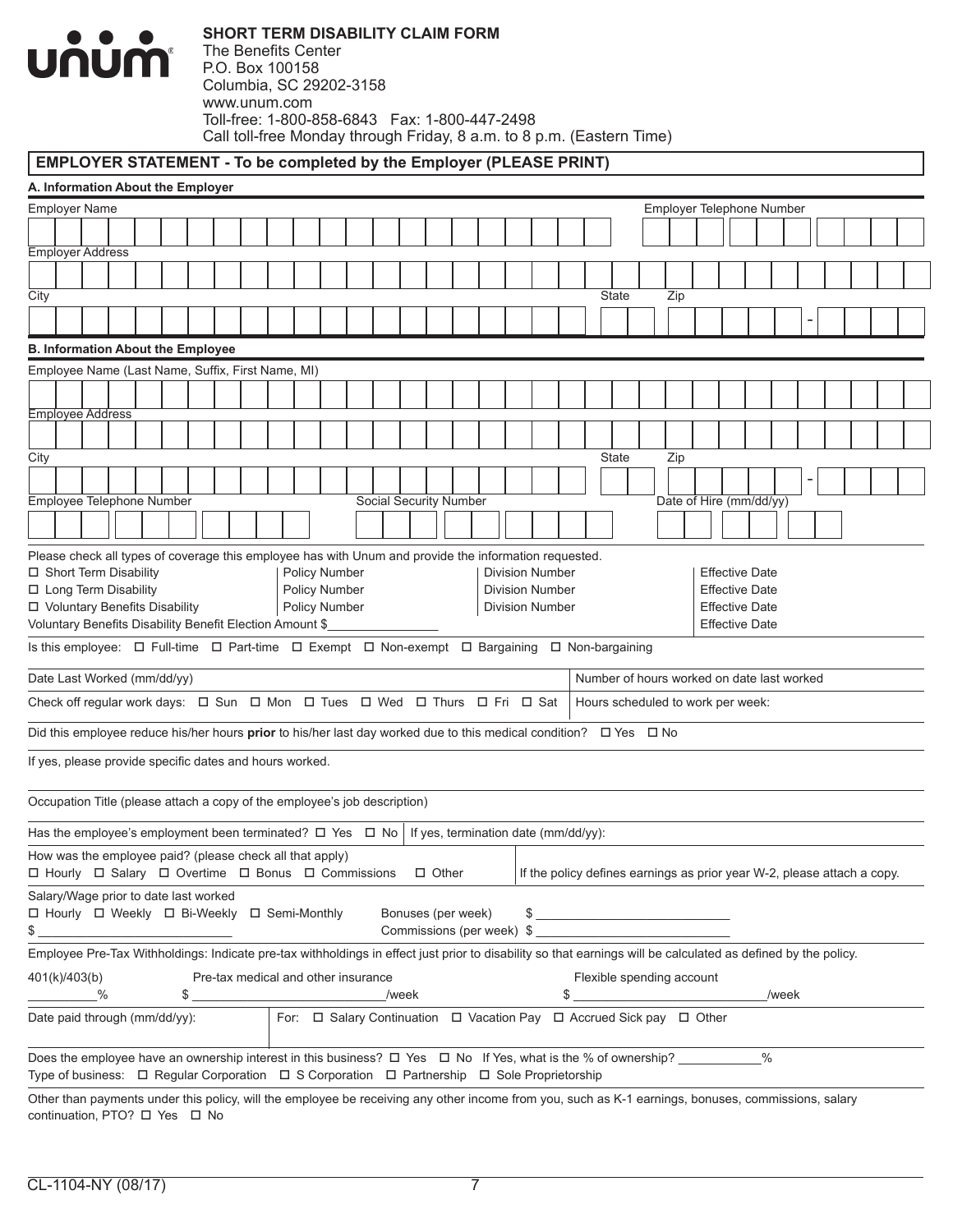|                |                  | <b>บกบท</b> ำ                     |     | The Benefits Center<br>P.O. Box 100158<br>www.unum.com                  | <b>SHORT TERM DISABILITY CLAIM FORM</b><br>Columbia, SC 29202-3158<br>Toll-free: 1-800-858-6843  Fax: 1-800-447-2498<br>Call toll-free Monday through Friday, 8 a.m. to 8 p.m. (Eastern Time)                  |                |     |                           |     |                         |                                                                                                                                                                                                                                                                                                                                                 |
|----------------|------------------|-----------------------------------|-----|-------------------------------------------------------------------------|----------------------------------------------------------------------------------------------------------------------------------------------------------------------------------------------------------------|----------------|-----|---------------------------|-----|-------------------------|-------------------------------------------------------------------------------------------------------------------------------------------------------------------------------------------------------------------------------------------------------------------------------------------------------------------------------------------------|
|                |                  |                                   |     | <b>EMPLOYER STATEMENT (Continued)</b>                                   |                                                                                                                                                                                                                |                |     |                           |     |                         |                                                                                                                                                                                                                                                                                                                                                 |
|                |                  |                                   |     | Employee Name (Last Name, Suffix, First Name, MI)                       |                                                                                                                                                                                                                |                |     |                           |     |                         | Date of Birth (mm/dd/yy)                                                                                                                                                                                                                                                                                                                        |
|                |                  |                                   |     |                                                                         |                                                                                                                                                                                                                |                |     |                           |     |                         |                                                                                                                                                                                                                                                                                                                                                 |
|                |                  |                                   |     | Is the claim the result of a work related injury or illness? $\Box$ Yes | ⊟ No                                                                                                                                                                                                           |                |     |                           |     |                         |                                                                                                                                                                                                                                                                                                                                                 |
|                |                  |                                   |     |                                                                         | If yes, has a Workers' Compensation claim been filed? □ Yes □ No                                                                                                                                               |                |     |                           |     |                         |                                                                                                                                                                                                                                                                                                                                                 |
|                |                  |                                   |     |                                                                         | Complete only for New York Disability Benefits Law or New Jersey Temporary Disability Benefits Salary Information                                                                                              |                |     |                           |     |                         |                                                                                                                                                                                                                                                                                                                                                 |
|                |                  | to date disability began.)        |     |                                                                         |                                                                                                                                                                                                                |                |     |                           |     |                         | If this policy provides New York Disability Benefits Law or New Jersey Temporary Disability Benefits coverage, please provide the earnings for the 8 weeks prior to<br>disability. (For Disability Benefits Law - include the week in which disability began. For Temporary Disability Benefits - include the 8 full weeks of income just prior |
|                | Mo.              | <b>Week Ending</b>                | Yr. | No. Days                                                                | Amount                                                                                                                                                                                                         |                | Mo. | <b>Week Ending</b><br>Day | Yr. | No. Days                | Amount                                                                                                                                                                                                                                                                                                                                          |
|                |                  | Day                               |     | Worked                                                                  |                                                                                                                                                                                                                | 5              |     |                           |     | Worked                  |                                                                                                                                                                                                                                                                                                                                                 |
| 1              |                  |                                   |     |                                                                         |                                                                                                                                                                                                                |                |     |                           |     |                         |                                                                                                                                                                                                                                                                                                                                                 |
| $\overline{2}$ |                  |                                   |     |                                                                         |                                                                                                                                                                                                                | 6              |     |                           |     |                         |                                                                                                                                                                                                                                                                                                                                                 |
| 3              |                  |                                   |     |                                                                         |                                                                                                                                                                                                                | $\overline{7}$ |     |                           |     |                         |                                                                                                                                                                                                                                                                                                                                                 |
| $\overline{4}$ |                  |                                   |     |                                                                         |                                                                                                                                                                                                                | 8              |     |                           |     |                         |                                                                                                                                                                                                                                                                                                                                                 |
|                |                  |                                   |     | C. Information Needed for Calculation of FICA                           |                                                                                                                                                                                                                |                |     |                           |     |                         |                                                                                                                                                                                                                                                                                                                                                 |
|                |                  | calculating the taxable percent.] |     |                                                                         | What percentage of the Short Term Disability benefit is taxable? _________<br>Note: We will assume the benefit is 100% taxable if this information is not provided.                                            | $\%$           |     |                           |     |                         | [See IRS Publication 15-A Employer's Supplemental Tax Guide, Section 6, Sick Pay Reporting and/or IRS Revenue Ruling 2004-55 for more information on                                                                                                                                                                                            |
|                |                  |                                   |     | D. Information About Your Return-to-Work Program                        |                                                                                                                                                                                                                |                |     |                           |     |                         |                                                                                                                                                                                                                                                                                                                                                 |
|                |                  |                                   |     |                                                                         | If the employee is released to return-to-work in restricted duty, are you willing to discuss accommodations? $\Box$ Yes $\Box$ No                                                                              |                |     |                           |     |                         |                                                                                                                                                                                                                                                                                                                                                 |
|                | Name             |                                   |     | If yes, who should we contact to discuss a return-to-work plan?         |                                                                                                                                                                                                                |                |     |                           |     | <b>Telephone Number</b> |                                                                                                                                                                                                                                                                                                                                                 |
|                |                  |                                   |     |                                                                         | FRAUD NOTICE: Any person who knowingly files a statement of claim containing false or misleading<br>information is subject to criminal and civil penalties. This includes Employer portions of the claim form. |                |     |                           |     |                         |                                                                                                                                                                                                                                                                                                                                                 |
|                |                  |                                   |     | E. Signature of Benefit Administrator (Please Print)                    |                                                                                                                                                                                                                |                |     |                           |     |                         |                                                                                                                                                                                                                                                                                                                                                 |
|                |                  |                                   |     |                                                                         | The above statements are true and complete to the best of my knowledge and belief.                                                                                                                             |                |     |                           |     |                         |                                                                                                                                                                                                                                                                                                                                                 |
|                |                  | Name of Person Completing Form    |     |                                                                         |                                                                                                                                                                                                                |                |     |                           |     |                         |                                                                                                                                                                                                                                                                                                                                                 |
|                | Telephone Number |                                   |     |                                                                         | Fax Number                                                                                                                                                                                                     |                |     |                           |     | E-mail Address          |                                                                                                                                                                                                                                                                                                                                                 |

| Telephone Number | Fax Number | E-mail Address |
|------------------|------------|----------------|
| <b>Signature</b> |            | Date Signed    |
| X                |            |                |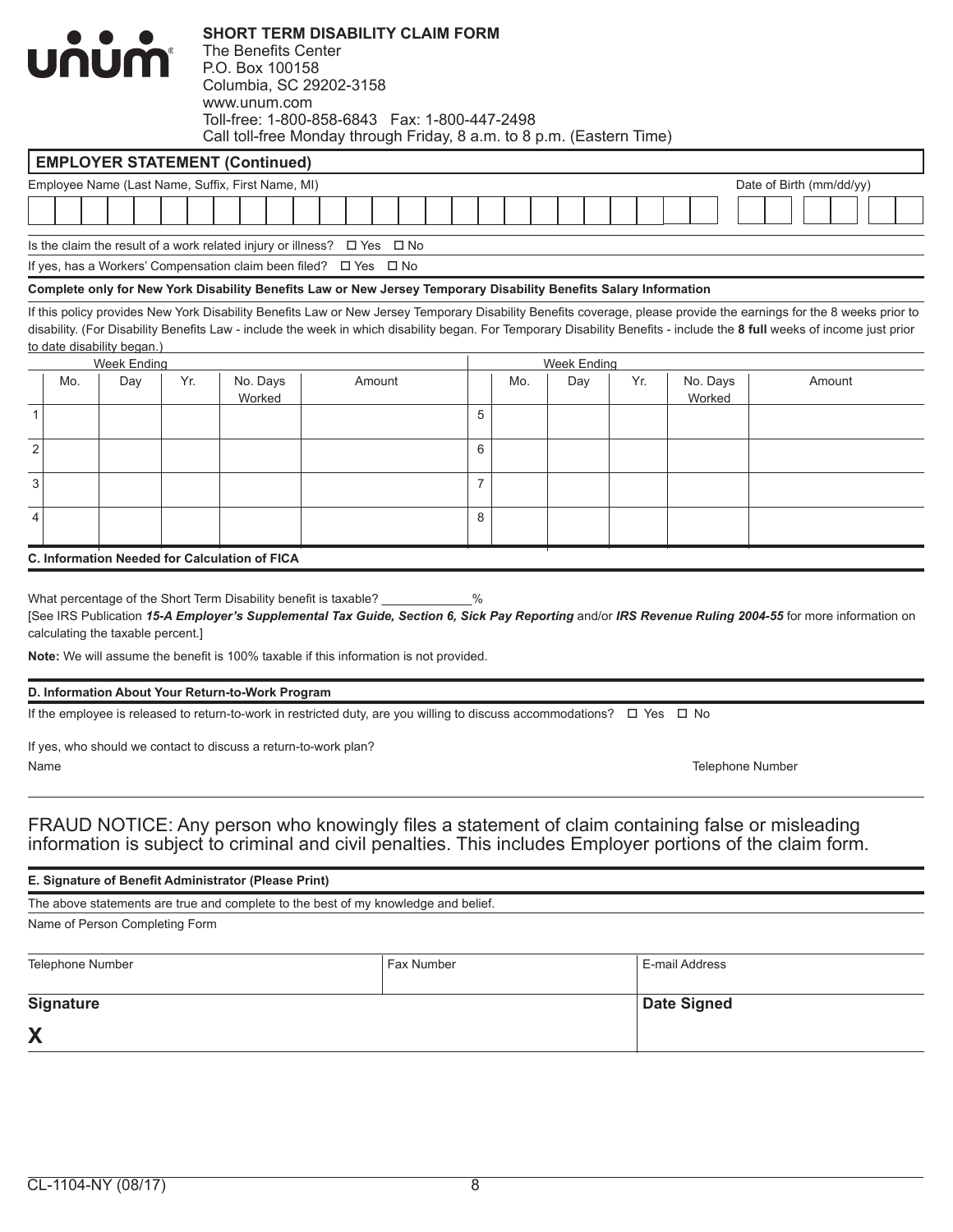

The Benefits Center P.O. Box 100158 Columbia, SC 29202-3158 www.unum.com Toll-free: 1-800-858-6843 Fax: 1-800-447-2498 Call toll-free Monday through Friday, 8 a.m. to 8 p.m. (Eastern Time)

## **ATTENDING PHYSICIAN STATEMENT (PLEASE PRINT)**

#### **TO BE COMPLETED BY PHYSICIAN OR TREATING PROVIDER**

|                          | Name of Patient (Last Name, Suffix, First Name, MI) |  |  |  |  |  |  |  |  |
|--------------------------|-----------------------------------------------------|--|--|--|--|--|--|--|--|
|                          |                                                     |  |  |  |  |  |  |  |  |
| Date of Birth (mm/dd/yy) | Patient Telephone Number                            |  |  |  |  |  |  |  |  |
|                          |                                                     |  |  |  |  |  |  |  |  |
| <b>Employer Name</b>     |                                                     |  |  |  |  |  |  |  |  |
|                          |                                                     |  |  |  |  |  |  |  |  |
|                          |                                                     |  |  |  |  |  |  |  |  |

#### **A. Complete this section for pregnancy, then go to Section C**

| Expected Delivery Date (mm/dd/yy): Actual Delivery Date (mm/dd/yy): |           | $\Box$ Vaginal<br>$\Box$ C-Section | Delivery Type: Date of first visit for this pregnancy<br>(mm/dd/vv): |      | Date Hospitalized (mm/dd/yy):                                                            |
|---------------------------------------------------------------------|-----------|------------------------------------|----------------------------------------------------------------------|------|------------------------------------------------------------------------------------------|
| Diagnosis:                                                          | ICD Code: |                                    |                                                                      | □ No | Did you advise your patient to stop working? $\Box$ Yes If yes, on what date (mm/dd/yy)? |

Were there any complications causing your patient to stop working prior to her expected delivery date?  $\Box$  Yes  $\Box$  No If yes, please explain:

| B. Complete this section for all conditions except pregnancy, then go to Section C                                                              |                                       |                      |                                                                                                             |
|-------------------------------------------------------------------------------------------------------------------------------------------------|---------------------------------------|----------------------|-------------------------------------------------------------------------------------------------------------|
| Date of first visit for this current condition(s) Date of last office visit (mm/dd/yy): Date of next office visit (mm/dd/yy):<br>$(mm/dd/yy)$ : |                                       |                      | Did you advise your patient to stop working?<br>$\Box$ Yes If yes, on what date (mm/dd/yy)?<br>$\square$ No |
| Has the patient been treated for the same/similar condition in the past?                                                                        |                                       | □ Yes □ No □ Unknown |                                                                                                             |
| If yes, please provide treatment dates (mm/dd/yy): From                                                                                         |                                       | Through              |                                                                                                             |
| Is the patient's condition work related? $\Box$ Yes $\Box$ No $\Box$ Unknown                                                                    |                                       | Patient's Height:    | Patient's Weight                                                                                            |
| Primary Diagnosis:                                                                                                                              |                                       |                      | Primary ICD Code:                                                                                           |
| Secondary Diagnosis:                                                                                                                            |                                       |                      | Secondary ICD Code:                                                                                         |
| Has the patient been hospitalized? $\Box$ Yes $\Box$ No                                                                                         | If yes, date hospitalized (mm/dd/yy): |                      | through (mm/dd/yy):                                                                                         |
| Was surgery performed? $\Box$ Yes $\Box$ No   If yes, what procedure was performed?                                                             |                                       | CPT Code:            | Date Surgery Performed (mm/dd/yy):                                                                          |

What is your treatment plan? Please include all medications.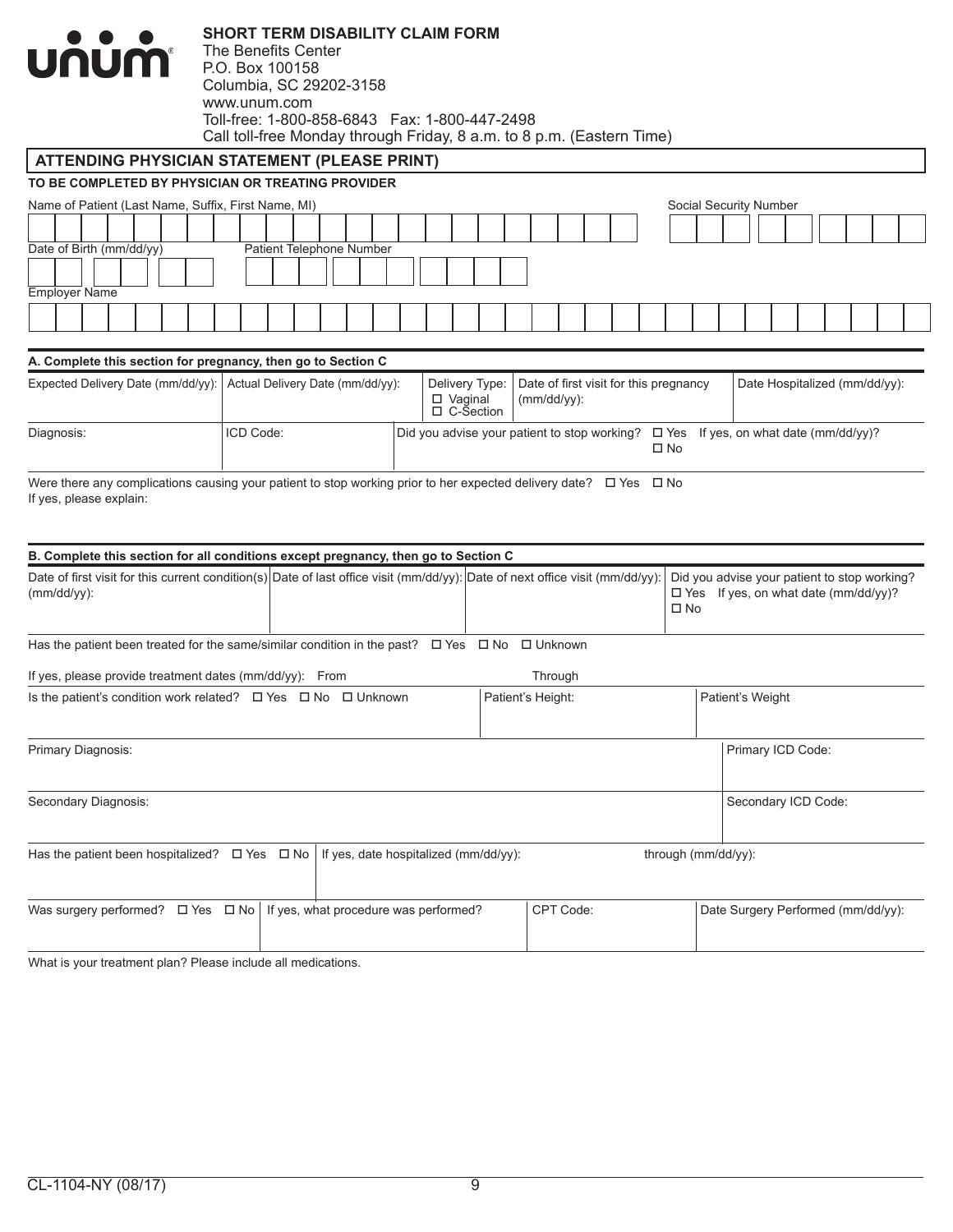| <b>UNUM</b><br>The Benefits Center<br>P.O. Box 100158<br>Columbia, SC 29202-3158<br>www.unum.com                                                                                                              | <b>SHORT TERM DISABILITY CLAIM FORM</b> | Call toll-free Monday through Friday, 8 a.m. to 8 p.m. (Eastern Time)      |                          |
|---------------------------------------------------------------------------------------------------------------------------------------------------------------------------------------------------------------|-----------------------------------------|----------------------------------------------------------------------------|--------------------------|
| <b>ATTENDING PHYSICIAN STATEMENT (Continued)</b>                                                                                                                                                              |                                         |                                                                            |                          |
| Patient Name (Last Name, First Name, MI, Suffix)                                                                                                                                                              |                                         |                                                                            | Date of Birth (mm/dd/yy) |
|                                                                                                                                                                                                               |                                         |                                                                            |                          |
| Other Providers: Are you aware of or have you referred your patient to other treating providers? If yes, please provide complete name, contact information and<br>specialty of any other treating physicians. |                                         |                                                                            |                          |
| Name                                                                                                                                                                                                          | Specialty                               | <b>Address</b>                                                             | Phone #                  |
|                                                                                                                                                                                                               |                                         |                                                                            |                          |
|                                                                                                                                                                                                               |                                         |                                                                            |                          |
| Have you advised the patient to return to work? $\Box$ Yes $\Box$ No                                                                                                                                          |                                         | Expected return to work date (mm/dd/yy): $\Box$ Full Time $\Box$ Part Time |                          |
|                                                                                                                                                                                                               |                                         | Part-time hours per day                                                    |                          |

#### **C. Functional Capacity**

If your patient *does not* have physical and/or behavioral health RESTRICTIONS (activities patient should not do) and/or LIMITATIONS (activities patient should not do) and/or LIMITATIONS (activities patient cannot do), ple (activities patient cannot do), please initial here \_\_\_\_\_\_\_\_\_\_\_\_\_\_\_ and go to *SECTION D.*

**Please note:** When considering a standard 8 hour workday with breaks (approximately every two hours) please quantify terms that may not be uniformly understood such as "prolonged", "repetitive", "light-duty", "heavy lifting", or "stressful situations". In addition, never means not at all, occasional means more than never but less than 33% of the time; frequent means 34-66% of the time, and constant means 67-100% of the time.

#### **Restrictions and/or Limitations**

If your patient has CURRENT RESTRICTIONS (activities patient should not do) and/or LIMITATIONS (activities patient cannot do) list below. Please be specific and understand that a reply of "no work" or "totally disabled" will not enable us to evaluate your patient's claim for benefits and may result in us having to contact you for clarification.

Please provide the duration of these restrictions and limitations. From (mm/dd/yy): \_\_\_\_\_\_\_\_\_\_\_ To (mm/dd/yy):

FRAUD NOTICE: Any person who knowingly files a statement of claim containing false or misleading information is subject to criminal and civil penalties. This includes Attending Physician portions of the claim form.

| D. Signature of Attending Physician                                                |                  |  |  |  |  |  |  |
|------------------------------------------------------------------------------------|------------------|--|--|--|--|--|--|
| The above statements are true and complete to the best of my knowledge and belief. |                  |  |  |  |  |  |  |
| Physician Name (Last Name, First Name, MI, Suffix) Please Print                    | Degree/Specialty |  |  |  |  |  |  |
| Address                                                                            |                  |  |  |  |  |  |  |

| City                                                       |  | <b>State</b> | Zip |  |                                                       |  |
|------------------------------------------------------------|--|--------------|-----|--|-------------------------------------------------------|--|
|                                                            |  |              |     |  |                                                       |  |
| Fax Number<br>Physician Tax ID Number:<br>Telephone Number |  |              |     |  | Are you related to this patient? $\Box$ Yes $\Box$ No |  |
|                                                            |  |              |     |  | If yes, what is the relationship?                     |  |
| <b>Signature of Physician</b>                              |  |              |     |  | <b>Date</b>                                           |  |
| X                                                          |  |              |     |  |                                                       |  |